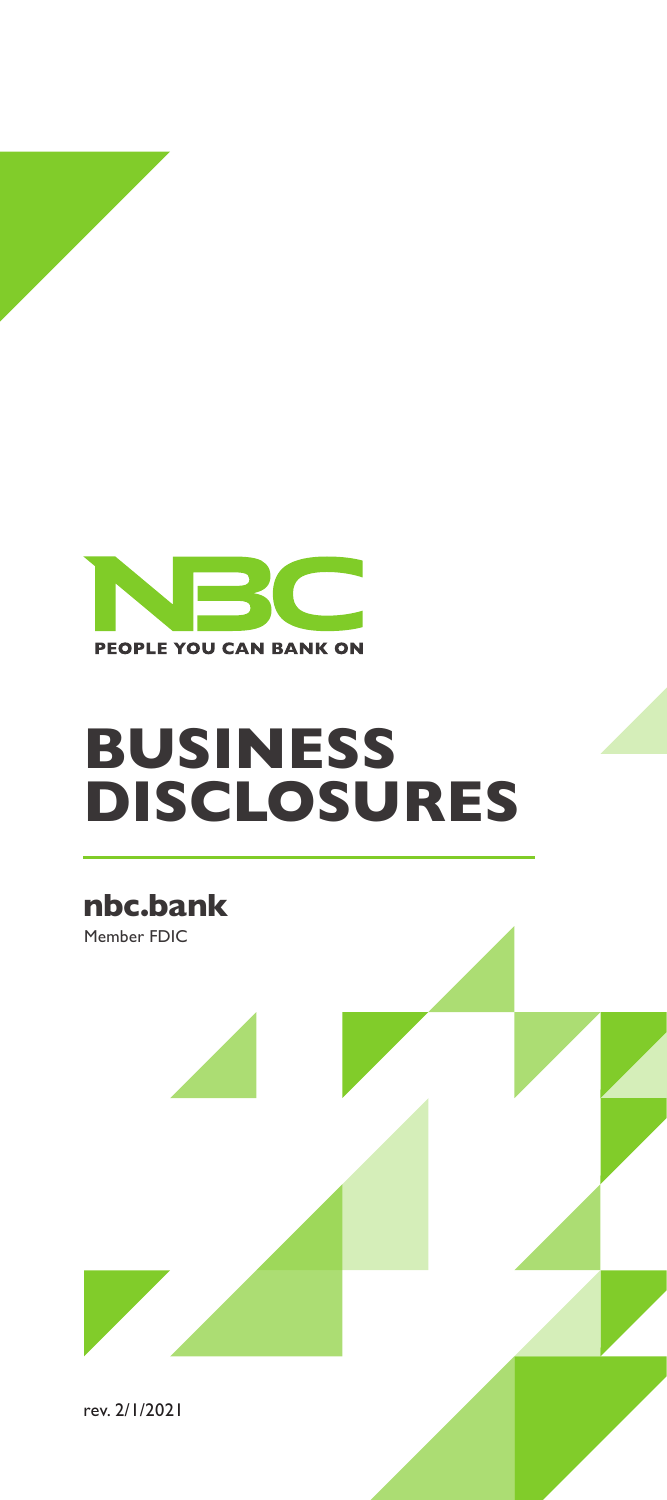# **TABLE OF CONTENTS**

| Important Information About Procedures for            |    |
|-------------------------------------------------------|----|
|                                                       |    |
|                                                       |    |
|                                                       |    |
|                                                       |    |
| Understanding and Avoiding Overdraft and              |    |
|                                                       |    |
|                                                       |    |
|                                                       |    |
|                                                       |    |
|                                                       |    |
|                                                       |    |
|                                                       |    |
|                                                       |    |
|                                                       |    |
|                                                       |    |
|                                                       |    |
|                                                       |    |
|                                                       |    |
| Truncation, Substitute Checks, and Other Check Images |    |
|                                                       |    |
|                                                       |    |
|                                                       |    |
|                                                       |    |
|                                                       |    |
|                                                       |    |
|                                                       |    |
|                                                       |    |
|                                                       |    |
|                                                       |    |
|                                                       |    |
|                                                       |    |
|                                                       |    |
|                                                       |    |
|                                                       |    |
|                                                       |    |
|                                                       |    |
|                                                       |    |
|                                                       |    |
|                                                       |    |
|                                                       |    |
|                                                       |    |
|                                                       |    |
|                                                       |    |
|                                                       |    |
|                                                       |    |
| Common Features                                       | 18 |

# **TERMS AND CONDITIONS OF YOUR ACCOUNT**

## **IMPORTANT INFORMATION ABOUT PROCEDURES FOR OPENING A**

**NEW ACCOUNT -** To help the government fight the funding of terrorism and money laundering activities, federal law requires all financial institutions to obtain, verify, and record information that identifies each person who opens an account.

What this means for you: When you open an account, we will ask for your name, address, date of birth (for individuals), and other information that will allow us to identify you. We may also ask to see your driver's license (for individuals) or other identifying documents.

**AG REEMENT -** This document, along with any other documents we give you pertaining to your account(s), is a contract that establishes rules which control your account(s) with us. Please read this carefully and retain it for future reference. If you sign the signature card or open or continue to use the account, you agree to these rules. You will receive a separate schedule of rates, qualifying balances, and fees if they are not included in this document. If you have any questions, please call us at 1-800-590-2580.

This agreement is subject to applicable federal laws, the laws of the state of Oklahoma and other applicable rules such as the operating letters of the Federal Reserve Banks and payment processing system rules (except to the extent that this agreement can and does vary such rules or laws). The body of state and federal law that governs our relationship with you, however, is too large and complex to be reproduced here. The purpose of this document is to:

- (1) summarize some laws that apply to common transactions;
- (2) establish rules to cover transactions or events which the law does not regulate;
- (3) establish rules for certain transactions or events which the law regulates but permits variation by agreement; and
- (4) give you disclosures of some of our policies to which you may be entitled or in which you may be interested.

If any provision of this document is found to be unenforceable according to its terms, all remaining provisions will continue in full force and effect. We may permit some variations from our standard agreement, but we must agree to any variation in writing either on the signature card for your account or in some other document. Nothing in this document is intended to vary our duty to act in good faith and with ordinary care when required by law.

As used in this document the words "we," "our," and "us" mean the financial institution and the words "you" and "your" mean the account holder(s) and anyone else with the authority to deposit, withdraw, or exercise control over the funds in the account. However, this agreement does not intend, and the terms "you" and "your" should not be interpreted, to expand an individual's responsibility for an organization's liability. If this account is owned by a corporation, partnership or other organization, individual liability is determined by the laws generally applicable to that type of organization. The headings in this document are for convenience or reference only and will not govern the interpretation of the provisions. Unless it would be inconsistent to do so, words and phrases used in this document should be construed so the singular includes the plural and the plural includes the singular.

**LIABILITY -** You agree, for yourself (and the person or entity you represent if you sign as a representative of another) to the terms of this account and the schedule of charges. You authorize us to deduct these charges, without notice to you, directly from the account balance as accrued. You will pay additional reasonable charges for services you request which are not covered by this agreement.

Each of you also agrees to be jointly and severally (in solido) liable for any account shortage resulting from charges or overdrafts, whether caused by you or another with access to this account. This liability is due immediately, and we can deduct any amounts deposited into the account and apply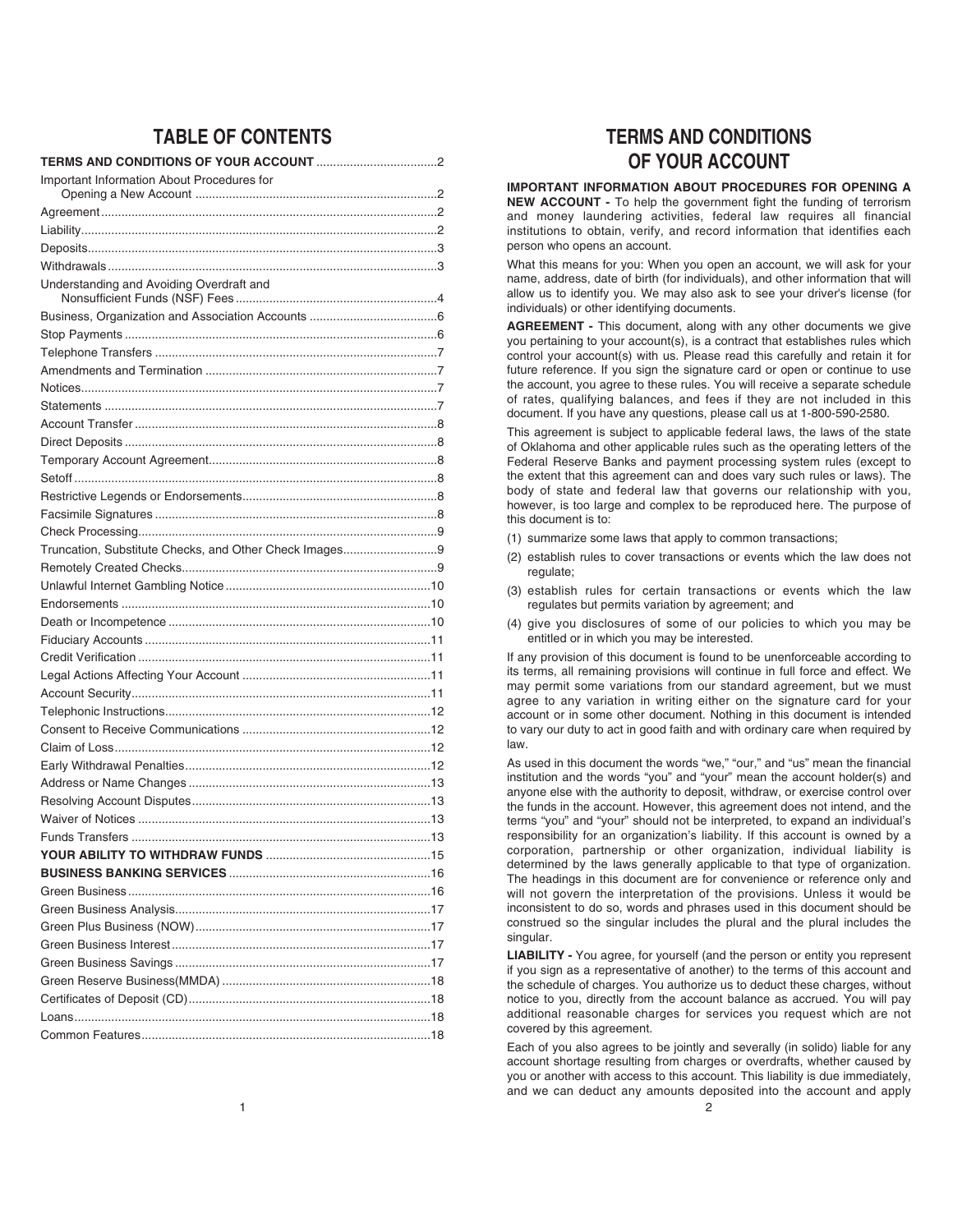those amounts to the shortage. You have no right to defer payment of this liability, and you are liable regardless of whether you signed the item or benefited from the charge or overdraft.

You will be liable for our costs as well as for our reasonable attorneys' fees, to the extent permitted by law, whether incurred as a result of collection or in any other dispute involving your account. This includes, but is not limited to, disputes between you and another joint owner; you and an authorized signer or similar party; or a third party claiming an interest in your account. This also includes any action that you or a third party takes regarding the account that causes us, in good faith, to seek the advice of an attorney, whether or not we become involved in the dispute. All costs and attorneys' fees can be deducted from your account when they are incurred, without notice to you.

**DEPOSITS -** We will give only provisional credit until collection is final for any items, other than cash, we accept for deposit (including items drawn "on us"). Before settlement of any item becomes final, we act only as your agent, regardless of the form of indorsement or lack of indorsement on the item and even though we provide you provisional credit for the item. We may reverse any provisional credit for items that are lost, stolen, or returned. Unless prohibited by law, we also reserve the right to charge back to your account the amount of any item deposited to your account or cashed for you which was initially paid by the payor bank and which is later returned to us due to an allegedly forged, unauthorized or missing indorsement, claim of alteration, encoding error, counterfeit cashier's check or other problem which in our judgment justifies reversal of credit. You authorize us to attempt to collect previously returned items without giving you notice, and in attempting to collect we may permit the payor bank to hold an item beyond the midnight deadline. Actual credit for deposits of, or payable in, foreign currency will be at the exchange rate in effect on final collection in U.S. dollars. We are not responsible for transactions by mail or outside depository until we actually record them. If you deliver a deposit to us and you will not be present when the deposit is counted, you must provide us an itemized list of the deposit (deposit slip). To process the deposit, we will verify and record the deposit, and credit the deposit to the account. If there are any discrepancies between the amounts shown on the itemized list of the deposit and the amount we determine to be the actual deposit, we will notify you of the discrepancy. You will be entitled to credit only for the actual deposit as determined by us, regardless of what is stated on the itemized deposit slip. We will treat and record all transactions received after our "daily cutoff time" on a business day we are open, or received on a day we are not open for business, as if initiated on the next business day that we are open. At our option, we may take an item for collection rather than for deposit. If we accept a third-party check or draft for deposit, we may require any third-party indorsers to verify or guarantee their indorsements, or indorse in our presence.

#### **WITHDRAWALS -**

**Generally -** Unless clearly indicated otherwise on the account records, any of you, acting alone, who signs to open the account or has authority to make withdrawals may withdraw or transfer all or any part of the account balance at any time. Each of you (until we receive written notice to the contrary) authorizes each other person who signs or has authority to make withdrawals to indorse any item payable to you or your order for deposit to this account or any other transaction with us.

**Postdated checks -** A postdated check is one which bears a date later than the date on which the check is written. We may properly pay and charge your account for a postdated check even though payment was made before the date of the check, unless we have received written notice of the postdating in time to have a reasonable opportunity to act. Because we process checks mechanically, your notice will not be effective and we will not be liable for failing to honor your notice unless it precisely identifies the number, date, amount and payee of the item.

**Checks and withdrawal rules -** If you do not purchase your check blanks from us, you must be certain that we approve the check blanks you purchase. We may refuse any withdrawal or transfer request which you

attempt on forms not approved by us or by any method we do not specifically permit. We may refuse any withdrawal or transfer request which is greater in number than the frequency permitted by our policy, or which is for an amount greater or less than any withdrawal limitations. We will use the date the transaction is completed by us (as opposed to the date you initiate it) to apply any frequency limitations. In addition, we may place limitations on the account until your identity is verified.

Even if we honor a nonconforming request, we are not required to do so later. If you violate the stated transaction limitations (if any), in our discretion we may close your account or reclassify your account as another type of account. If we reclassify your account, your account will be subject to the fees and earnings rules of the new account classification.

If we are presented with an item drawn against your account that would be a "substitute check," as defined by law, but for an error or defect in the item introduced in the substitute check creation process, you agree that we may pay such item.

**Cash withdrawals -** We recommend you take care when making large cash withdrawals because carrying large amounts of cash may pose a danger to your personal safety. As an alternative to making a large cash withdrawal, you may want to consider a cashier's check or similar instrument. You assume full responsibility of any loss in the event the cash you withdraw is lost, stolen, or destroyed. You agree to hold us harmless from any loss you incur as a result of your decision to withdraw funds in the form of cash.

**Multiple signatures, electronic check conversion, and similar transactions -** An electronic check conversion transaction is a transaction where a check or similar item is converted into an electronic fund transfer as defined in the Electronic Fund Transfers regulation. In these types of transactions the check or similar item is either removed from circulation (truncated) or given back to you. As a result, we have no opportunity to review the signatures or otherwise examine the original check or item. You agree that, as to these or any items as to which we have no opportunity to examine the signatures, you waive any requirement of multiple signatures.

**Notice of withdrawal -** We reserve the right to require not less than 7 days' notice in writing before each withdrawal from an interest-bearing account, other than a time deposit or demand deposit, or from any other savings deposit as defined by Regulation D. (The law requires us to reserve this right, but it is not our general policy to use it.) Withdrawals from a time account prior to maturity or prior to any notice period may be restricted and may be subject to penalty. See your notice of penalty for early withdrawal.

## **UNDERSTANDING AND AVOIDING OVERDRAFT AND NONSUFFICIENT FUNDS (NSF) FEES -**

**Generally -** The information in this section is being provided to help you understand what happens if your account is overdrawn. Understanding the concepts of overdrafts and nonsufficient funds (NSF) is important and can help you avoid being assessed fees or charges. This section also provides contractual terms relating to overdrafts and NSF transactions.

An overdrawn account will typically result in you being charged an overdraft fee or an NSF fee. Generally, an overdraft occurs when there is not enough money in your account to pay for a transaction, but we pay (or cover) the transaction anyway. An NSF transaction is slightly different. In an NSF transaction, we do not cover the transaction. Instead, the transaction is rejected and the item or requested payment is returned. In either situation, we can charge you a fee.

**Determining your available balance -** We use the "available balance" method to determine whether your account is overdrawn, that is, whether there is enough money in your account to pay for a transaction. Importantly, your "available" balance may not be the same as your account's "actual" balance. This means an overdraft or an NSF transaction could occur regardless of your account's actual balance.

Your account's actual balance (sometimes called the ledger balance) only includes transactions that have settled up to that point in time, that is,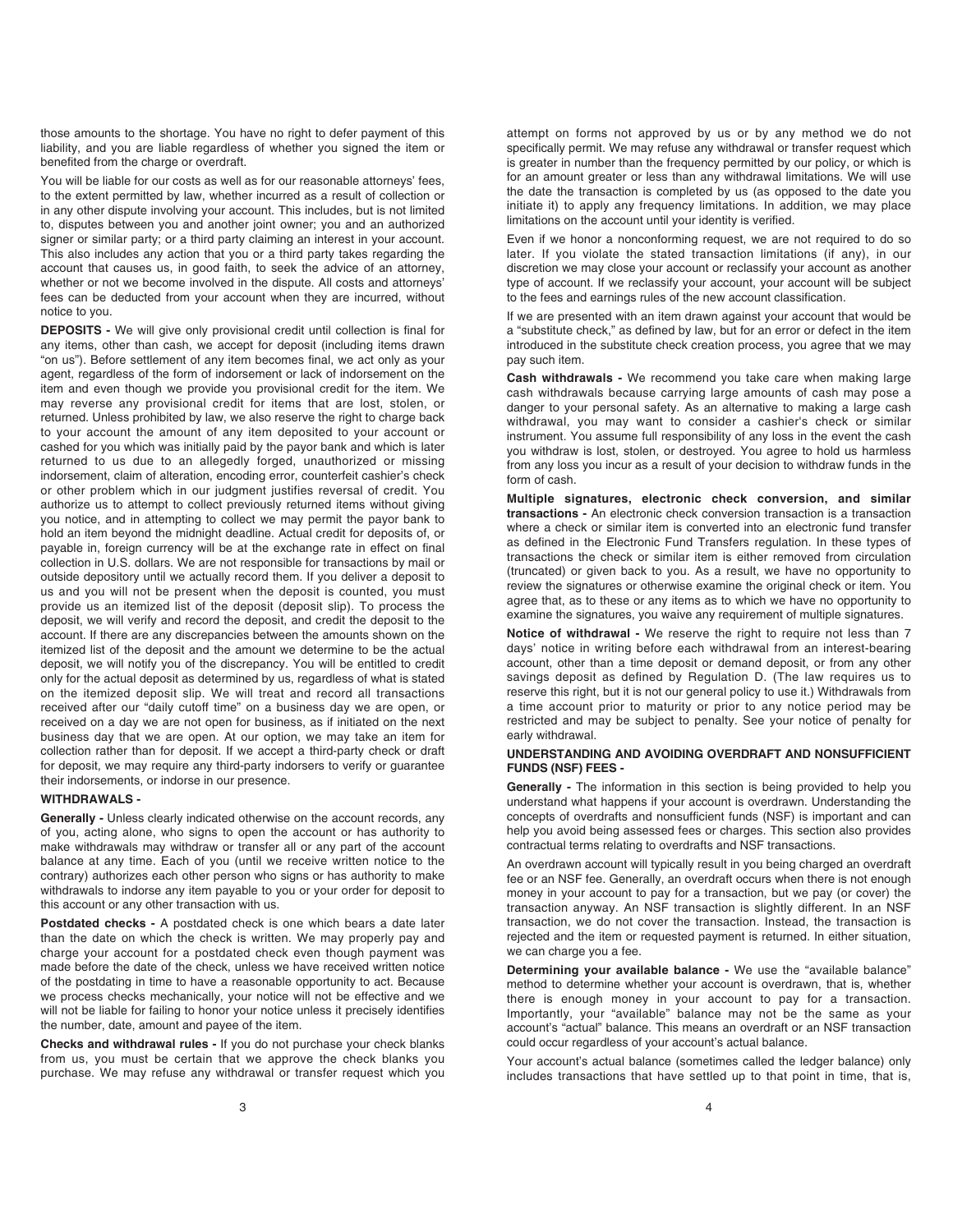transactions (deposits and payments) that have posted to your account. The actual balance does not include outstanding transactions (such as checks that have not yet cleared and electronic transactions that have been authorized but which are still pending). The balance on your periodic statement is the ledger balance for your account as of the statement date.

As the name implies, your available balance is calculated based on the money "available" in your account to make payments. In other words, the available balance takes transactions that have been authorized, but not yet settled, and subtracts them from the actual balance. In addition, when calculating your available balance, any "holds" placed on deposits that have not yet cleared are also subtracted from the actual balance.

**Overdrafts -** You understand that we may, at our discretion, honor withdrawal requests that overdraw your account. However, the fact that we may honor withdrawal requests that overdraw the account balance does not obligate us to do so later. So you can NOT rely on us to pay overdrafts on your account regardless of how frequently or under what circumstances we have paid overdrafts on your account in the past. We can change our practice of paying, or not paying, discretionary overdrafts on your account without notice to you. You can ask us if we have other account services that might be available to you where we commit to paying overdrafts under certain circumstances, such as an overdraft protection line-of-credit or a plan to sweep funds from another account you have with us. You agree that we may charge fees for overdrafts. We may use subsequent deposits, including direct deposits of social security or other government benefits, to cover such overdrafts and overdraft fees.

**Nonsufficient funds (NSF) fees -** If an item drafted by you (such as a check) or a transaction you set up (such as a preauthorized transfer) is presented for payment in an amount that is more than the amount of money available in your account, and we decide not to pay the item or transaction, you agree that we can charge you an NSF fee for returning the payment. Be aware that such an item or payment may be presented multiple times and that we do not monitor or control the number of times a transaction is presented for payment. You agree that we may charge you an NSF fee each time a payment is presented if the amount of money available in your account is not sufficient to cover the payment, regardless of the number of times the payment is presented.

**Balance information - Keeping track of your balance is important. You can** review your balance in a number of ways including reviewing your periodic statement, reviewing your balance online, accessing your account.

**Funds availability -** Knowing when funds you deposit will be made available for withdrawal is another important concept that can help you avoid being assessed fees or charges. Please see our funds availability disclosure for information on when different types of deposits will be made available for withdrawal. For those accounts to which our funds availability policy disclosure does not apply, you can ask us when you make a deposit when those funds will be available for withdrawal. An item may be returned after the funds from the deposit of that item are made available for withdrawal. In that case, we will reverse the credit of the item. We may determine the amount of available funds in your account for the purpose of deciding whether to return an item for insufficient funds at any time between the times we receive the item and when we return the item or send a notice in lieu of return. We need only make one determination, but if we choose to make a subsequent determination, the account balance at the subsequent time will determine whether there are insufficient available funds.information by phone, or coming into one of our branches.

**A temporary debit authorization hold affects your account balance -** On debit card purchases, merchants may request a temporary hold on your account for a specified sum of money when the merchant does not know the exact amount of the purchase at the time the card is authorized. The amount of the temporary hold may be more than the actual amount of your purchase. Some common transactions where this occurs involve purchases of gasoline, hotel rooms, or meals at restaurants. When this happens, our processing system cannot determine that the amount of the hold exceeds the actual amount of your purchase. This temporary hold, and the amount

charged to your account, will eventually be adjusted to the actual amount of your purchase, but it could be three calendar days, or even longer in some cases, before the adjustment is made. Until the adjustment is made, the amount of funds in your account available for other transactions will be reduced by the amount of the temporary hold. If another transaction is presented for payment in an amount greater than the funds left after the deduction of the temporary hold amount, you will be charged an NSF or overdraft fee according to our NSF or overdraft fee policy. You will be charged the fee even if you would have had sufficient funds in your account if the amount of the hold had been equal to the amount of your purchase.

Payment order of Items - The law permits us to pay items (such as checks or drafts) drawn on your account in any order. To assist you in handling your account with us, we are providing you with the following information regarding how we process the items that you write. When processing items drawn on your account, our policy is to pay them according to the dollar amount. We pay the smallest items first. The order in which items are paid is important if there is not enough money in your account to pay all of the items that are presented. Our payment policy minimizes the number of items that may result in an overdraft or NSF fee. If an item is presented without sufficient funds in your account to pay it, we may, at our discretion, pay the item (creating an overdraft) or return the item (NSF). The amounts of the overdraft and NSF fees are disclosed elsewhere. We encourage you to make careful records and practice good account management. This will help you to avoid writing checks or drafts without sufficient funds and incurring the resulting fees.

**BUSINESS, ORGANIZATION AND ASSOCIATION ACCOUNTS -**  Earnings in the form of interest, dividends, or credits will be paid only on collected funds, unless otherwise provided by law or our policy. You represent that you have the authority to open and conduct business on this account on behalf of the entity. We may require the governing body of the entity opening the account to give us a separate authorization telling us who is authorized to act on its behalf. We will honor the authorization until we actually receive written notice of a change from the governing body of the entity.

**STOP PAYMENTS - The rules in this section cover stopping payment of** items such as checks and drafts. Rules for stopping payment of other types of transfers of funds, such as consumer electronic fund transfers, may be established by law or our policy. If we have not disclosed these rules to you elsewhere, you may ask us about those rules.

We may accept an order to stop payment on any item from any one of you. You must make any stop-payment order in the manner required by law and we must receive it in time to give us a reasonable opportunity to act on it before our stop-payment cutoff time. Because stop-payment orders are handled by computers, to be effective, your stop-payment order must precisely identify the number, date, and amount of the item, and the payee. You may stop payment on any item drawn on your account whether you sign the item or not. Your stop-payment order is effective for six months if it is given to us in writing or by another type of record (Generally, a "record" is information that is stored in such a way that it can be retrieved and can be heard or read and understood – you can ask us what type of stop-payment records you can give us). Your order will lapse after that time if you do not renew the order in writing before the end of the six-month period. If the original stop-payment order was oral your stop-payment order will lapse after 14 calendar days if it is not confirmed in writing or by another type of record within that time period. We are not obligated to notify you when a stop-payment order expires.

If you stop payment on an item and we incur any damages or expenses because of the stop payment, you agree to indemnify us for those damages or expenses, including attorneys' fees. You assign to us all rights against the payee or any other holder of the item. You agree to cooperate with us in any legal actions that we may take against such persons. You should be aware that anyone holding the item may be entitled to enforce payment against you despite the stop-payment order.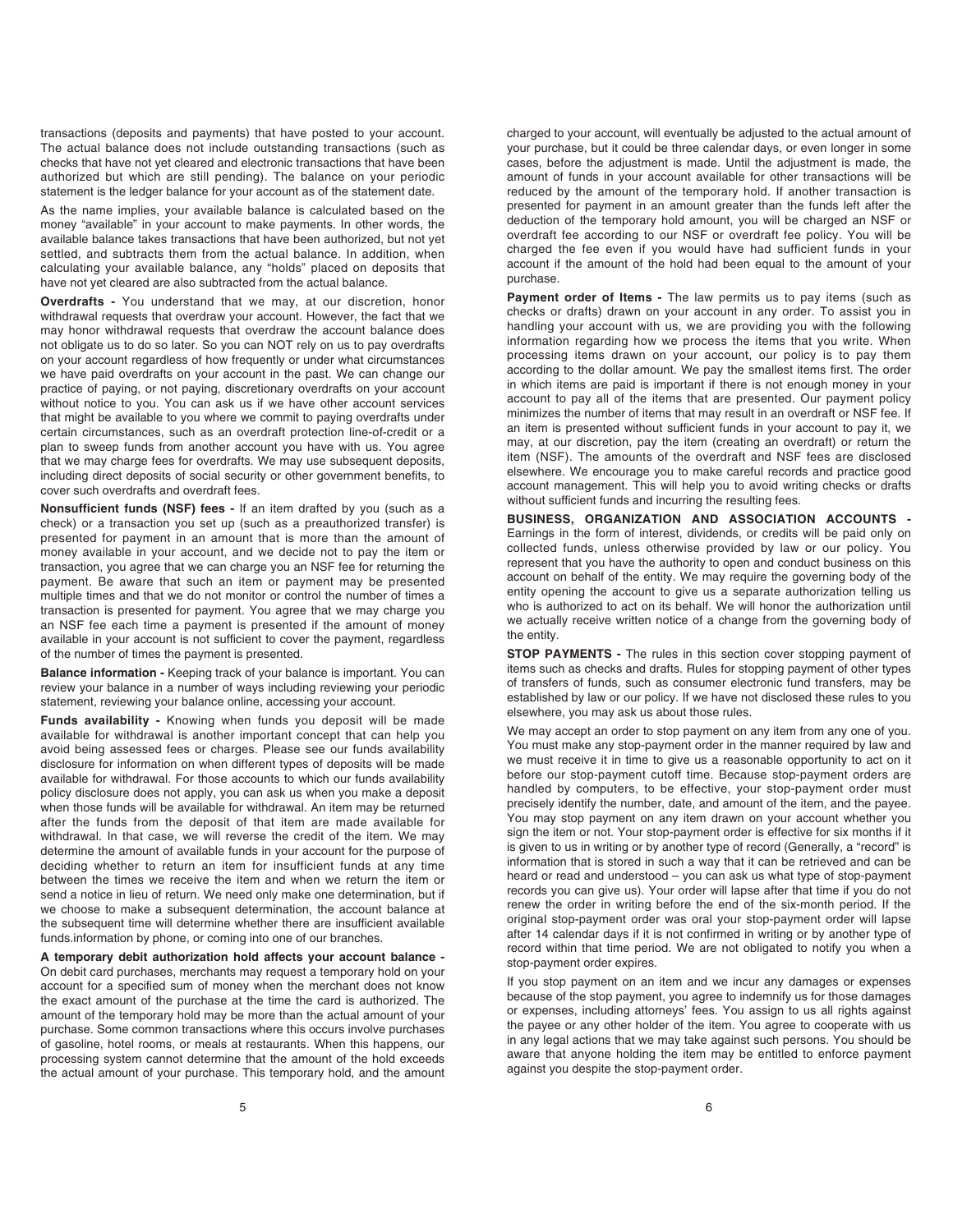Our stop-payment cutoff time is one hour after the opening of the next banking day after the banking day on which we receive the item. Additional limitations on our obligation to stop payment are provided by law (e.g., we paid the item in cash or we certified the item).

**TELEPHONE TRANSFERS -** A telephone transfer of funds from this account to another account with us, if otherwise arranged for or permitted, may be made by the same persons and under the same conditions generally applicable to withdrawals made in writing. Limitations on the number of telephonic transfers from a savings account, if any, are described elsewhere.

**AMENDMENTS AND TERMINATION -** We may change any term of this agreement. Rules governing changes in interest rates are provided separately in the Truth-in-Savings disclosure or in another document. For other changes, we will give you reasonable notice in writing or by any other method permitted by law. We may also close this account at any time upon reasonable notice to you and tender of the account balance personally or by mail. Items presented for payment after the account is closed may be dishonored. When you close your account, you are responsible for leaving enough money in the account to cover any outstanding items to be paid from the account. Reasonable notice depends on the circumstances, and in some cases such as when we cannot verify your identity or we suspect fraud, it might be reasonable for us to give you notice after the change or account closure becomes effective. For instance, if we suspect fraudulent activity with respect to your account, we might immediately freeze or close your account and then give you notice. If we have notified you of a change in any term of your account and you continue to have your account after the effective date of the change, you have agreed to the new term(s).

**NOTICES -** Any written notice you give us is effective when we actually receive it, and it must be given to us according to the specific delivery instructions provided elsewhere, if any. We must receive it in time to have a reasonable opportunity to act on it. If the notice is regarding a check or other item, you must give us sufficient information to be able to identify the check or item, including the precise check or item number, amount, date and payee. Written notice we give you is effective when it is deposited in the United States Mail with proper postage and addressed to your mailing address we have on file. Notice to any of you is notice to all of you.

**STATEMENTS - Your duty to report unauthorized signatures, alterations and forgeries -** You must examine your statement of account with "reasonable promptness." If you discover (or reasonably should have discovered) any unauthorized signatures or alterations, you must promptly notify us of the relevant facts. As between you and us, if you fail to do either of these duties, you will have to either share the loss with us, or bear the loss entirely yourself (depending on whether we used ordinary care and, if not, whether we substantially contributed to the loss). The loss could be not only with respect to items on the statement but other items with unauthorized signatures or alterations by the same wrongdoer.

You agree that the time you have to examine your statement and report to us will depend on the circumstances, but will not, in any circumstance, exceed a total of 30 days from when the statement is first sent or made available to you.

You further agree that if you fail to report any unauthorized signatures, alterations or forgeries in your account within 60 days of when we first send or make the statement available, you cannot assert a claim against us on any items in that statement, and as between you and us the loss will be entirely yours. This 60-day limitation is without regard to whether we used ordinary care. The limitation in this paragraph is in addition to that contained in the first paragraph of this section.

**Your duty to report other errors or problems -** In addition to your duty to review your statements for unauthorized signatures, alterations and forgeries, you agree to examine your statement with reasonable promptness for any other error or problem - such as an encoding error or an unexpected deposit amount. Also, if you receive or we make available either your items or images of your items, you must examine them for any unauthorized or missing indorsements or any other problems. You agree

that the time you have to examine your statement and items and report to us will depend on the circumstances. However, this time period shall not exceed 60 days. Failure to examine your statement and items and report any errors to us within 60 days of when we first send or make the statement available precludes you from asserting a claim against us for any errors on items identified in that statement and as between you and us the loss will be entirely yours.

**Duty to notify if statement not received -** You agree to immediately notify us if you do not receive your statement by the date you normally expect to receive it. Not receiving your statement in a timely manner is a sign that there may be an issue with your account, such as possible fraud or identity theft.

**ACCOUNT TRANSFER -** This account may not be transferred or assigned without our prior written consent.

**DIRECT DEPOSITS -** If we are required for any reason to reimburse the federal government for all or any portion of a benefit payment that was directly deposited into your account, you authorize us to deduct the amount of our liability to the federal government from the account or from any other account you have with us, without prior notice and at any time, except as prohibited by law. We may also use any other legal remedy to recover the amount of our liability.

**TEMPORARY ACCOUNT AGREEMENT -** If the account documentation indicates that this is a temporary account agreement, each person who signs to open the account or has authority to make withdrawals (except as indicated to the contrary) may transact business on this account. However, we may at some time in the future restrict or prohibit further use of this account if you fail to comply with the requirements we have imposed within a reasonable time.

**SETOFF -** We may (without prior notice and when permitted by law) set off the funds in this account against any due and payable debt any of you owe us now or in the future. If this account is owned by one or more of you as individuals, we may set off any funds in the account against a due and payable debt a partnership owes us now or in the future, to the extent of your liability as a partner for the partnership debt. If your debt arises from a promissory note, then the amount of the due and payable debt will be the full amount we have demanded, as entitled under the terms of the note, and this amount may include any portion of the balance for which we have properly accelerated the due date.

This right of setoff does not apply to this account if prohibited by law. For example, the right of setoff does not apply to this account if: (a) it is an Individual Retirement Account or similar tax-deferred account, or (b) the debt is created by a consumer credit transaction under a credit card plan (but this does not affect our rights under any consensual security interest), or (c) the debtor's right of withdrawal only arises in a representative capacity. We will not be liable for the dishonor of any check when the dishonor occurs because we set off a debt against this account. You agree to hold us harmless from any claim arising as a result of our exercise of our right of setoff.

**RESTRICTIVE LEGENDS OR ENDORSEMENTS -** The automated processing of the large volume of checks we receive prevents us from inspecting or looking for restrictive legends, restrictive indorsements or other special instructions on every check. For this reason, we are not required to honor any restrictive legend or indorsement or other special instruction placed on checks you write unless we have agreed in writing to the restriction or instruction. Unless we have agreed in writing, we are not responsible for any losses, claims, damages, or expenses that result from your placement of these restrictions or instructions on your checks. Examples of restrictive legends placed on checks are "must be presented within 90 days" or "not valid for more than \$1,000.00." The payee's signature accompanied by the words "for deposit only" is an example of a restrictive indorsement.

**FACSIMILE SIGNATURES -** Unless you make advance arrangements with us, we have no obligation to honor facsimile signatures on your checks or other orders. If we do agree to honor items containing facsimile signatures,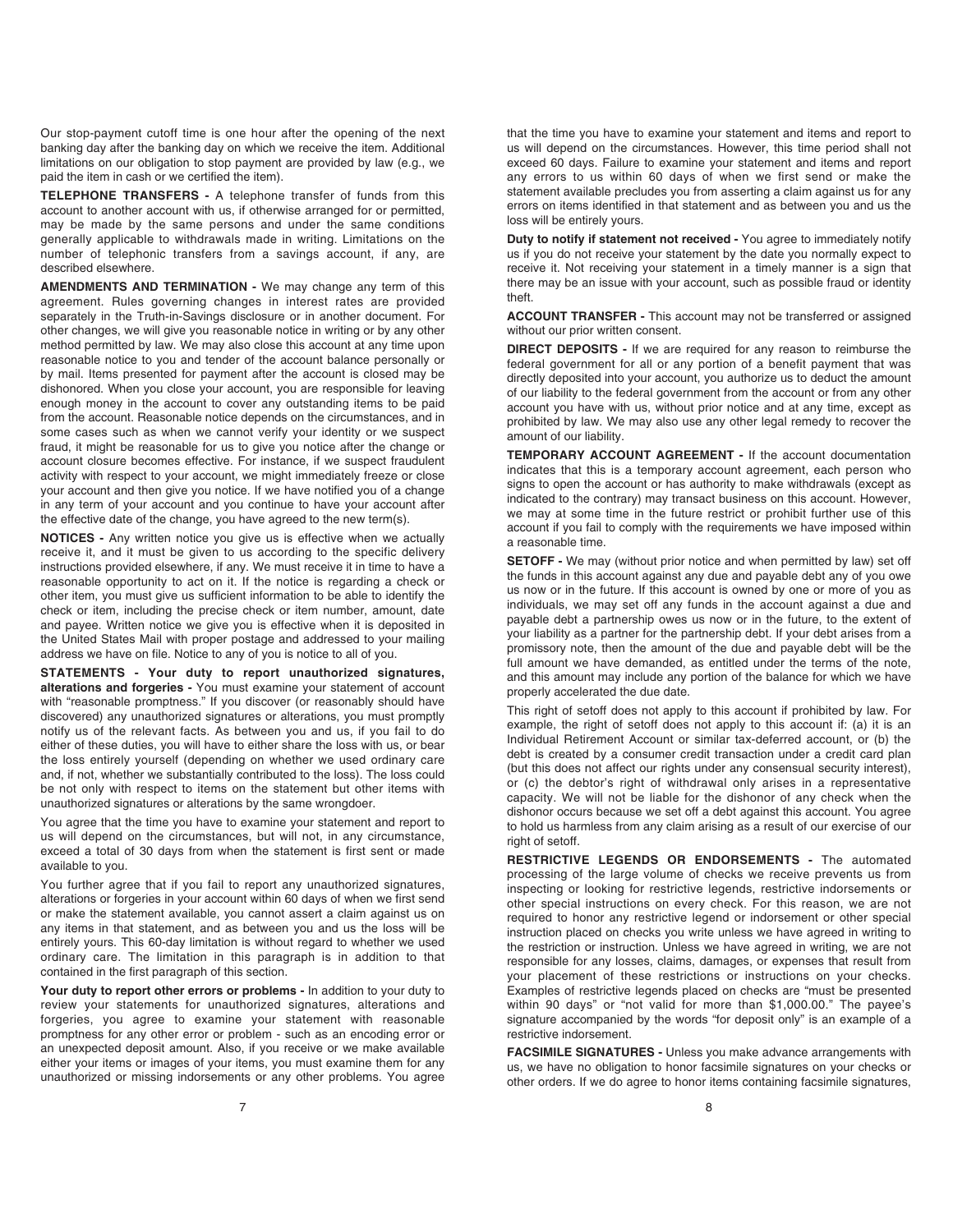you authorize us, at any time, to charge you for all checks, drafts, or other orders, for the payment of money, that are drawn on us. You give us this authority regardless of by whom or by what means the facsimile signature(s) may have been affixed so long as they resemble the facsimile signature specimen filed with us, and contain the required number of signatures for this purpose. You must notify us at once if you suspect that your facsimile signature is being or has been misused.

**CHECK PROCESSING -** We process items mechanically by relying solely on the information encoded in magnetic ink along the bottom of the items. This means that we do not individually examine all of your items to determine if the item is properly completed, signed and endorsed or to determine if it contains any information other than what is encoded in magnetic ink. You agree that we have exercised ordinary care if our automated processing is consistent with general banking practice, even though we do not inspect each item. Because we do not inspect each item, if you write a check to multiple payees, we can properly pay the check regardless of the number of endorsements unless you notify us in writing that the check requires multiple endorsements. We must receive the notice in time for us to have a reasonable opportunity to act on it, and you must tell us the precise date of the check, amount, check number and payee. We are not responsible for any unauthorized signature or alteration that would not be identified by a reasonable inspection of the item. Using an automated process helps us keep costs down for you and all account holders.

**CHECK CASHING -** We may charge a fee for anyone that does not have an account with us who is cashing a check, draft or other instrument written on your account. We may also require reasonable identification to cash such a check, draft or other instrument. We can decide what identification is reasonable under the circumstances and such identification may be documentary or physical and may include collecting a thumbprint or fingerprint.

**TRUNCATION, SUBSTITUTE CHECKS, AND OTHER CHECK IMAGES -** If you truncate an original check and create a substitute check, or other paper or electronic image of the original check, you warrant that no one will be asked to make payment on the original check, a substitute check or any other electronic or paper image, if the payment obligation relating to the original check has already been paid. You also warrant that any substitute check you create conforms to the legal requirements and generally accepted specifications for substitute checks. You agree to retain the original check in conformance with our internal policy for retaining original checks. You agree to indemnify us for any loss we may incur as a result of any truncated check transaction you initiate. We can refuse to accept substitute checks that have not previously been warranted by a bank or other financial institution in conformance with the Check 21 Act. Unless specifically stated in a separate agreement between you and us, we do not have to accept any other electronic or paper image of an original check.

**REMOTELY CREATED CHECKS -** Like any standard check or draft, a remotely created check (sometimes called a telecheck, preauthorized draft or demand draft) is a check or draft that can be used to withdraw money from an account. Unlike a typical check or draft, however, a remotely created check is not issued by the paying bank and does not contain the signature of the account owner (or a signature purported to be the signature of the account owner). In place of a signature, the check usually has a statement that the owner authorized the check or has the owner's name typed or printed on the signature line.

You warrant and agree to the following for every remotely created check we receive from you for deposit or collection: (1) you have received express and verifiable authorization to create the check in the amount and to the payee that appears on the check; (2) you will maintain proof of the authorization for at least 2 years from the date of the authorization, and supply us the proof if we ask; and (3) if a check is returned you owe us the amount of the check, regardless of when the check is returned. We may take funds from your account to pay the amount you owe us, and if there

are insufficient funds in your account, you still owe us the remaining balance.

**UNLAWFUL INTERNET GAMBLING NOTICE -** Restricted transactions as defined in Federal Reserve Regulation GG are prohibited from being processed through this account or relationship. Restricted transactions generally include, but are not limited to, those in which credit, electronic fund transfers, checks, or drafts are knowingly accepted by gambling businesses in connection with the participation by others in unlawful Internet gambling.

**ENDORSEMENTS -** We may accept for deposit any item payable to you or your order, even if they are not endorsed by you. We may give cash back to any one of you. We may supply any missing endorsement(s) for any item we accept for deposit or collection, and you warrant that all endorsements are genuine.

To ensure that your check or share draft is processed without delay, you must endorse it (sign it on the back) in a specific area. Your entire endorsement (whether a signature or a stamp) along with any other endorsement information (e.g. additional endorsements, ID information, driver's license number, etc.) must fall within 11/2" of the "trailing edge" of a check. Endorsements must be made in blue or black ink, so that they are readable by automated check processing equipment.

As you look at the front of a check, the "trailing edge" is the left edge. When you flip the check over, be sure to keep all endorsement information within 11/2" of that edge.



It is important that you confine the endorsement information to this area since the remaining blank space will be used by others in the processing of the check to place additional needed endorsements and information. You agree that you will indemnify, defend, and hold us harmless for any loss, liability, damage or expense that occurs because your endorsement, another endorsement or information you have printed on the back of the check obscures our endorsement.

These endorsement guidelines apply to both personal and business checks.

**DEATH OR INCOMPETENCE -** You agree to notify us promptly if any person with a right to withdraw funds from your account(s) dies or is adjudicated (determined by the appropriate official) incompetent. We may continue to honor your checks, items, and instructions until: (a) we know of your death or adjudication of incompetence, and (b) we have had a reasonable opportunity to act on that knowledge. You agree that we may pay or certify checks drawn on or before the date of death or adjudication of incompetence for up to ten (10) days after your death or adjudication of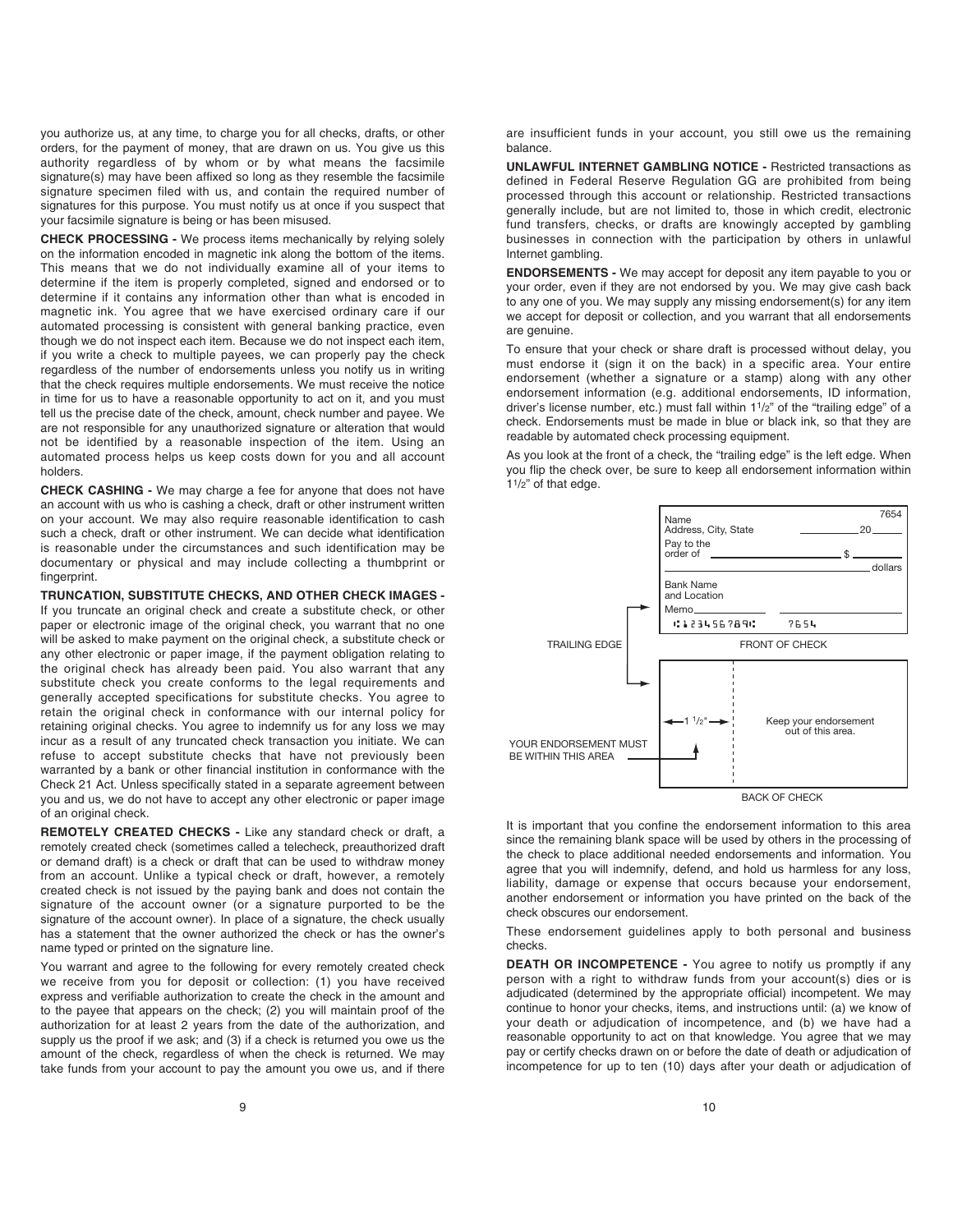incompetence unless ordered to stop payment by someone claiming an interest in the account.

**FIDUCIARY ACCOUNTS -** Accounts may be opened by a person acting in a fiduciary capacity. A fiduciary is someone who is appointed to act on behalf of and for the benefit of another. We are not responsible for the actions of a fiduciary, including the misuse of funds. This account may be opened and maintained by a person or persons named as a trustee under a written trust agreement, or as executors, administrators, or conservators under court orders. You understand that by merely opening such an account, we are not acting in the capacity of a trustee in connection with the trust nor do we undertake any obligation to monitor or enforce the terms of the trust or letters.

**CREDIT VERIFICATION -** You agree that we may verify credit and employment history by any necessary means, including preparation of a credit report by a credit reporting agency.

**LEGAL ACTIONS AFFECTING YOUR ACCOUNT -** If we are served with a subpoena, restraining order, writ of attachment or execution, levy, garnishment, search warrant, or similar order relating to your account (termed "legal action" in this section), we will comply with that legal action. Or, in our discretion, we may freeze the assets in the account and not allow any payments out of the account until a final court determination regarding the legal action. We may do these things even if the legal action involves less than all of you. In these cases, we will not have any liability to you if there are insufficient funds to pay your items because we have withdrawn funds from your account or in any way restricted access to your funds in accordance with the legal action. Any fees or expenses we incur in responding to any legal action (including, without limitation, attorneys' fees and our internal expenses) may be charged against your account. The list of fees applicable to your account(s) provided elsewhere may specify additional fees that we may charge for certain legal actions.

#### **ACCOUNT SECURITY -**

**Duty to protect account information and methods of access -** It is your responsibility to protect the account numbers and electronic access devices (e.g., an ATM card) we provide you for your account(s). Do not discuss, compare, or share information about your account number(s) with anyone unless you are willing to give them full use of your money. An account number can be used by thieves to issue an electronic debit or to encode your number on a false demand draft which looks like and functions like an authorized check. If you furnish your access device and grant actual authority to make transfers to another person (a family member or coworker, for example) who then exceeds that authority, you are liable for the transfers unless we have been notified that transfers by that person are no longer authorized.

Your account number can also be used to electronically remove money from your account, and payment can be made from your account even though you did not contact us directly and order the payment.

You must also take precaution in safeguarding your blank checks. Notify us at once if you believe your checks have been lost or stolen. As between you and us, if you are negligent in safeguarding your checks, you must bear the loss entirely yourself or share the loss with us (we may have to share some of the loss if we failed to use ordinary care and if we substantially contributed to the loss).

Positive pay and other fraud prevention services - Except for consumer electronic fund transfers subject to Regulation E, you agree that if we offer you services appropriate for your account to help identify and limit fraud or other unauthorized transactions against your account, and you reject those services, you will be responsible for any fraudulent or unauthorized transactions which could have been prevented by the services we offered. You will not be responsible for such transactions if we acted in bad faith or to the extent our negligence contributed to the loss. Such services include positive pay or commercially reasonable security procedures. If we offered you a commercially reasonable security procedure which you reject, you agree that you are responsible for any payment order, whether authorized or not, that we accept in compliance with an alternative security procedure that you have selected. The positive pay service can help detect and prevent check fraud and is appropriate for account holders that issue: a high volume of checks, a lot of checks to the general public, or checks for large dollar amounts.

**TELEPHONIC INSTRUCTIONS -** Unless required by law or we have agreed otherwise in writing, we are not required to act upon instructions you give us via facsimile transmission or leave by voice mail or on a telephone answering machine.

**CONSENT TO RECEIVE COMMUNICATIONS -** To provide you with the best possible service in our ongoing business relationship for your account we may need to contact you about your account from time to time by telephone, text messaging or email. However, we first obtain your consent to contact you about your account in compliance with applicable consumer protection provisions in the federal Telephone Consumer Protection Act of 1991 (TCPA), CAN-SPAM Act and their related federal regulations and orders issued by the Federal Communications Commission (FCC).

- Your consent is limited to your account, and as authorized by applicable law and regulations.
- Your consent is voluntary and not conditioned on the purchase of any product or service from us.

With the above understandings, you authorize us to contact you regarding your account throughout its existence using any telephone numbers or email addresses that you have previously provided to us by virtue of an existing business relationship or that you may subsequently provide to us.

This consent is regardless of whether the number we use to contact you is assigned to a landline, a paging service, a cellular wireless service, a specialized mobile radio service, other radio common carrier service or any other service for which you may be charged for the call. You further authorize us to contact you through the use of voice, voice mail and text messaging, including the use of pre-recorded or artificial voice messages and an automated dialing device.

If necessary, you may change or remove any of the telephone numbers or email addresses at any time using any reasonable means to notify us..

**CLAIM OF LOSS -** The following rules do not apply to a transaction or claim related to a consumer electronic fund transfer governed by Regulation E (e.g., an everyday consumer debit card or ATM transaction). The error resolution procedures for consumer electronic fund transfers can be found in our initial Regulation E disclosure titled, "Electronic Fund Transfers." For other transactions or claims, if you claim a credit or refund because of a forgery, alteration, or any other unauthorized withdrawal, you agree to cooperate with us in the investigation of the loss, including giving us an affidavit containing whatever reasonable information we require concerning your account, the transaction, and the circumstances surrounding the loss. You will notify law enforcement authorities of any criminal act related to the claim of lost, missing, or stolen checks or unauthorized withdrawals. We will have a reasonable period of time to investigate the facts and circumstances surrounding any claim of loss. Unless we have acted in bad faith, we will not be liable for special or consequential damages, including loss of profits or opportunity, or for attorneys' fees incurred by you.

You agree that you will not waive any rights you have to recover your loss against anyone who is obligated to repay, insure, or otherwise reimburse you for your loss. You will pursue your rights or, at our option, assign them to us so that we may pursue them. Our liability will be reduced by the amount you recover or are entitled to recover from these other sources.

**EARLY WITHDRAWAL PENALTIES (and involuntary withdrawals) -** We may impose early withdrawal penalties on a withdrawal from a time account even if you don't initiate the withdrawal. For instance, the early withdrawal penalty may be imposed if the withdrawal is caused by our setoff against funds in the account or as a result of an attachment or other legal process. We may close your account and impose the early withdrawal penalty on the entire account balance in the event of a partial early withdrawal. See your notice of penalty for early withdrawals for additional information.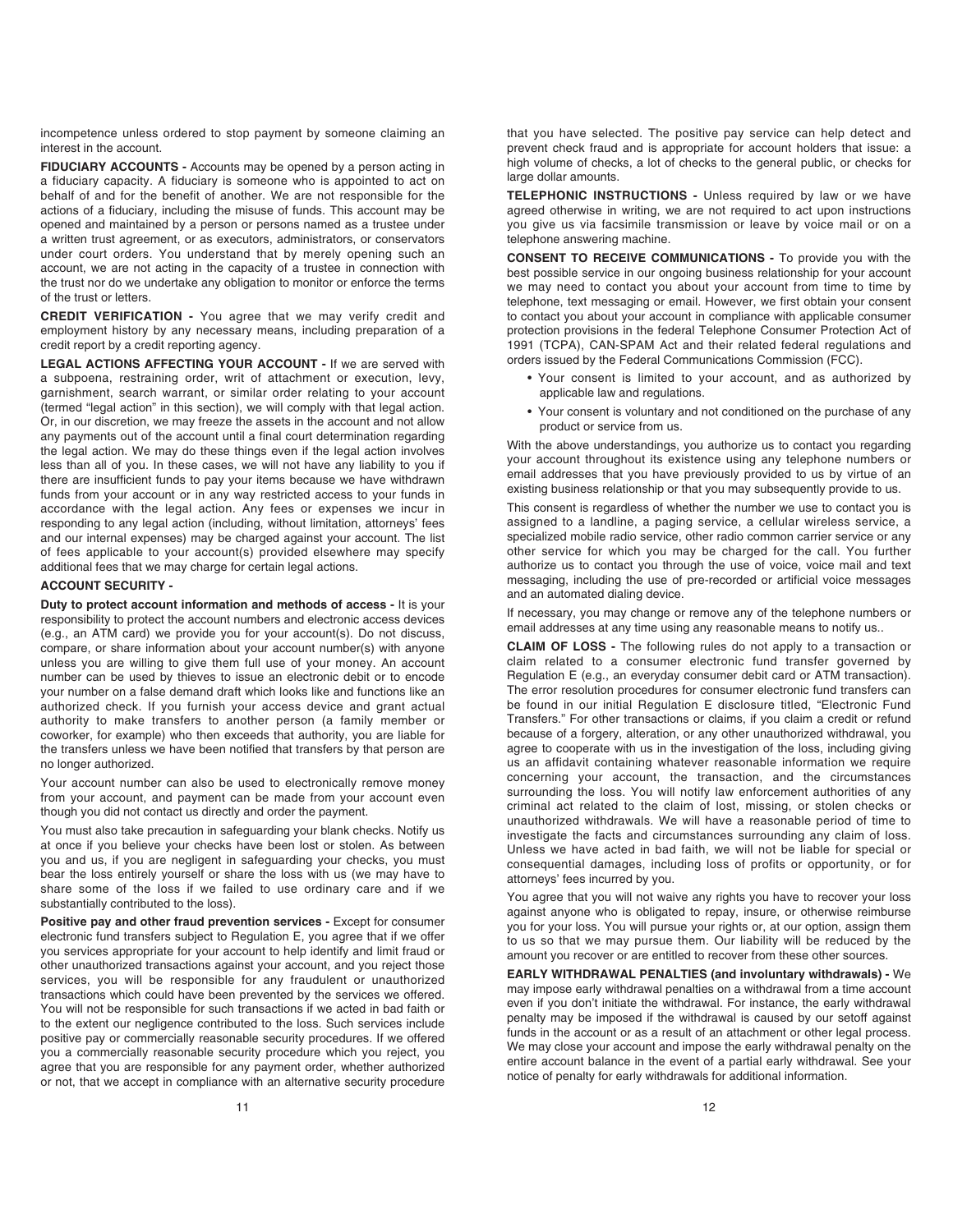**ADDRESS OR NAME CHANGES -** You are responsible for notifying us of any change in your address or your name. Unless we agree otherwise, change of address or name must be made in writing by at least one of the account holders. Informing us of your address or name change on a check reorder form is not sufficient. We will attempt to communicate with you only by use of the most recent address you have provided to us. If provided elsewhere, we may impose a service fee if we attempt to locate you.

**RESOLVING ACCOUNT DISPUTES** - We may place an administrative hold on the funds in your account (refuse payment or withdrawal of the funds) if it becomes subject to a claim adverse to (1) your own interest; (2) others claiming an interest as survivors or beneficiaries of your account; or (3) a claim arising by operation of law. The hold may be placed for such period of time as we believe reasonably necessary to allow a legal proceeding to determine the merits of the claim or until we receive evidence satisfactory to us that the dispute has been resolved. We will not be liable for any items that are dishonored as a consequence of placing a hold on funds in your account for these reasons.

**WAIVER OF NOTICES -** To the extent permitted by law, you waive any notice of non-payment, dishonor or protest regarding any items credited to or charged against your account. For example, if you deposit an item and it is returned unpaid or we receive a notice of nonpayment, we do not have to notify you unless required by federal Regulation CC or other law.

**FUNDS TRANSFERS -** The terms used in this section have the meaning given to them in Article 4A of the Uniform Commercial Code - Funds Transfers (UCC 4A). This section will generally not apply to you if you are a consumer. However, even if you are a consumer, this section will apply to that part of any funds transfer that is conducted by Fedwire. This section is subject to UCC 4A as adopted in the state in which you have your deposit with us. This agreement is also subject to all clearing house association rules, rules of the Board of Governors of the Federal Reserve System and their operating circulars. If any part of this agreement is determined to be unenforceable, the rest of the agreement remains effective. This agreement controls funds transfers unless supplemented or amended in a separate written agreement signed by us. This agreement does not apply to a funds transfer if any part of the transfer is governed by the Electronic Fund Transfer Act of 1978 (EFTA), except this agreement does apply to a funds transfer that is a remittance transfer as defined in EFTA unless the remittance transfer is an electronic fund transfer as defined in EFTA.

**Funds transfer -** A funds transfer is the transaction or series of transactions that begin with the originator's payment order, made for the purpose of making payment to the beneficiary of the order. A funds transfer is completed by the acceptance by the beneficiary's bank of a payment order for the benefit of the beneficiary of the originator's order. You may give us a payment order orally, electronically, or in writing, but your order cannot state any condition to payment to the beneficiary other than the time of payment. Credit entries may be made by ACH.

**Authorized account -** An authorized account is a deposit account you have with us that you have designated as a source of payment of payment orders you issue to us. If you have not designated an authorized account, any account you have with us is an authorized account to the extent that payment of the payment order is not inconsistent with the use of the account.

**Acceptance of your payment order -** We are not obligated to accept any payment order that you give us, although we normally will accept your payment order if you have a withdrawable credit in an authorized account sufficient to cover the order. If we do not execute your payment order, but give you notice of our rejection of your payment order after the execution date or give you no notice, we are not liable to pay you as restitution any interest on a withdrawable credit in a non-interest-bearing account.

**Cutoff time -** If we do not receive your payment order or communication canceling or amending a payment order before our cutoff time on a funds transfer day for that type of order or communication, the order or communication will be deemed to be received at the opening of our next funds transfer business day.

**Payment of your order -** If we accept a payment order you give us, we may receive payment by automatically deducting from any authorized account the amount of the payment order plus the amount of any expenses and charges for our services in execution of your payment order. We are entitled to payment on the payment or execution date. Unless your payment order specifies otherwise, the payment or execution date is the funds transfer date we receive the payment order. The funds transfer is completed upon acceptance by the beneficiary's bank. Your obligation to pay your payment order is excused if the funds transfer is not completed, but you are still responsible to pay us any expenses and charges for our services. However, if you told us to route the funds transfer through an intermediate bank, and we are unable to obtain a refund because the intermediate bank that you designated has suspended payments, then you are still obligated to pay us for the payment order. You will not be entitled to interest on any refund you receive because the beneficiary's bank does not accept the payment order.

**Security procedure -** As described more fully in a separate writing, the authenticity of a payment order or communication canceling or amending a payment order issued in your name as sender may be verified by a security procedure. You affirm that you have no circumstances which are relevant to the determination of a commercially reasonable security procedure unless those circumstances are expressly contained in a separate writing signed by us. You may choose from one or more security procedures that we have developed, or you may develop your own security procedure if it is acceptable to us. If you refuse a commercially reasonable security procedure that we have offered you, you agree that you will be bound by any payment order issued in your name, whether or not authorized, that we accept in good faith and in compliance with the security procedure you have chosen.

**Duty to report unauthorized or erroneous payment -** You must exercise ordinary care to determine that all payment orders or amendments to payment orders that we accept that are issued in your name are authorized, enforceable, in the correct amount, to the correct beneficiary, and not otherwise erroneous. If you discover (or with reasonable care should have discovered) an unauthorized, unenforceable, or erroneously executed payment order or amendment, you must exercise ordinary care to notify us of the relevant facts. The time you have to notify us will depend on the circumstances, but that time will not in any circumstance exceed 14 days from when you are notified of our acceptance or execution of the payment order or amendment or that your account was debited with respect to the order or amendment. If you do not provide us with timely notice you will not be entitled to interest on any refundable amount. If we can prove that you failed to perform either of these duties with respect to an erroneous payment and that we incurred a loss as a result of the failure, you are liable to us for the amount of the loss not exceeding the amount of your order.

**Identifying number -** If your payment order identifies an intermediate bank, beneficiary bank, or beneficiary by name and number, we and every receiving or beneficiary bank may rely upon the identifying number rather than the name to make payment, even if the number identifies an intermediate bank or person different than the bank or beneficiary identified by name. Neither we nor any receiving or beneficiary bank have any responsibility to determine whether the name and identifying number refer to the same financial institution or person.

**Record of oral or telephone orders -** You agree that we may, if we choose, record any oral or telephone payment order or communication of amendment or cancelation.

**Notice of credit -** If we receive a payment order to credit an account you have with us, we are not required to provide you with any notice of the payment order or the credit.

**Provisional credit -** You agree to be bound by the automated clearing house association operating rules that provide that payments made to you or originated by you by funds transfer through the automated clearing house system are provisional until final settlement is made through a Federal Reserve Bank or otherwise payment is made as provided in Article 4A-403(a) of the Uniform Commercial Code.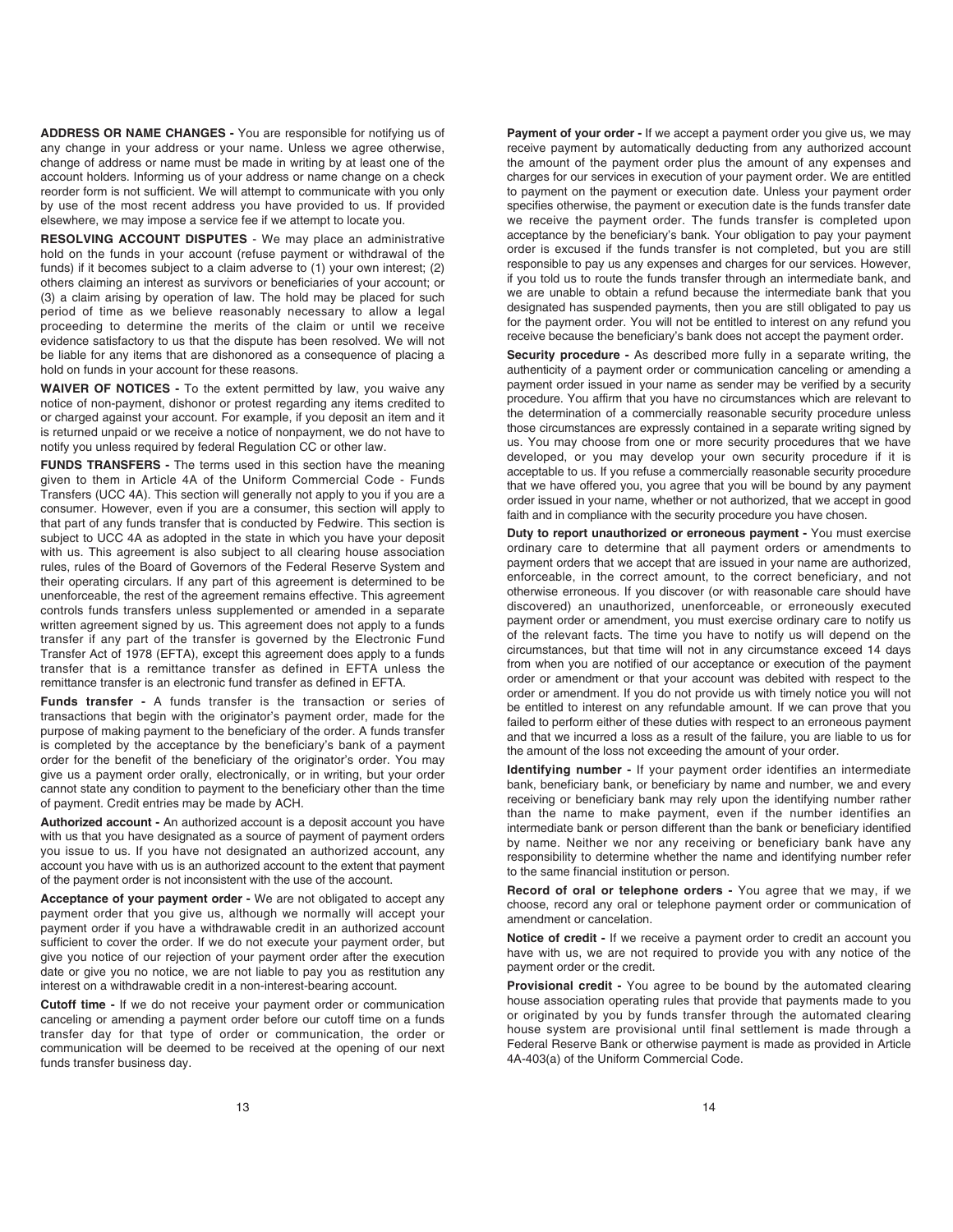**Refund of credit -** You agree that if we do not receive payment of an amount credited to your account, we are entitled to a refund from you in the amount credited and the party originating such payment will not be considered to have paid the amount so credited.

**Amendment of funds transfer agreement -** From time to time we may amend any term of this agreement by giving you reasonable notice in writing. We may give notice to anyone who is authorized to send payment orders to us in your name, or to anyone who is authorized to accept service.

**Cancelation or amendment of payment order -** You may cancel or amend a payment order you give us only if we receive the communication of cancelation or amendment before our cutoff time and in time to have a reasonable opportunity to act on it before we accept the payment order. The communication of cancelation or amendment must be presented in conformity with the same security procedure that has been agreed to for payment orders.

**Intermediaries -** We are not liable for the actions of any intermediary, regardless of whether or not we selected the intermediary. We are not responsible for acts of God, outside agencies, or non-salaried agents.

**Limit on liability -** You waive any claim you may have against us for consequential or special damages, including loss of profit arising out of a payment order or funds transfer, unless this waiver is prohibited by law. We are not responsible for attorney fees you might incur due to erroneous execution of payment order.

**Erroneous execution -** If we receive an order to pay you, and we erroneously pay you more than the amount of the payment order, we are entitled to recover from you the amount in excess of the amount of the payment order, regardless of whether you may have some claim to the excess amount against the originator of the order.

**Objection to payment -** If we give you a notice that reasonably identifies a payment order issued in your name as sender that we have accepted and received payment for, you cannot claim that we are not entitled to retain the payment unless you notify us of your objection to the payment within 60 days of our notice to you.

# **YOUR ABILITY TO WITHDRAW FUNDS**

—————————————

This policy statement applies to "transaction" accounts and savings accounts.

Our policy is to make funds from your cash, check, and electronic direct deposits available to you immediately. At that time, you can withdraw the funds in cash and we will use the funds to pay checks that you have written.

Please remember that even after we have made funds available to you, and you have withdrawn the funds, you are still responsible for checks you deposit that are returned to us unpaid and for any other problems involving your deposit.

For determining the availability of your deposits, every day is a business day, except Saturdays, Sundays, and federal holidays. If you make a deposit before closing on a business day that we are open, we will consider that day to be the day of your deposit. However, if you make a deposit after closing or on a day we are not open, we will consider that the deposit was made on the next business day we are open.

If we cash a check for you that is drawn on another bank, we may withhold the availability of a corresponding amount of funds that are already in your account. Those funds will be available at the time funds from the check we cashed would have been available if you had deposited it.

If we accept for deposit a check that is drawn on another bank, we may make funds from the deposit available for withdrawal immediately but delay your availability to withdraw a corresponding amount of funds that you have on deposit in another account with us. The funds in the other account would then not be available for withdrawal until the time periods that are described elsewhere in this disclosure for the type of check that you deposited.

## **LONGER DELAYS MAY APPLY**

**Case-by-case delays.** In some cases, we will not make all of the funds that you deposit by check available to you immediately. Depending on the type of check that you deposit, funds may not be available until the second business day after the day of your deposit. The first \$300 of your deposits, however, will be available immediately.

If we are not going to make all of the funds from your deposit available immediately, we will notify you at the time you make your deposit. We will also tell you when the funds will be available. If your deposit is not made directly to one of our employees, or if we decide to take this action after you have left the premises, we will mail you the notice by the day after we receive your deposit.

If you will need the funds from a deposit right away, you should ask us when the funds will be available.

Safeguard exceptions. In addition, funds you deposit by check may be delayed for a longer period under the following circumstances:

- We believe a check you deposit will not be paid.
- You deposit checks totaling more than \$5,600 on any one day.
- You redeposit a check that has been returned unpaid.
- You have overdrawn your account repeatedly in the last six months.
- There is an emergency, such as failure of computer or communications equipment.

We will notify you if we delay your ability to withdraw funds for any of these reasons, and we will tell you when the funds will be available. They will generally be available no later than the seventh business day after the day of your deposit.

# **SPECIAL RULES FOR NEW ACCOUNTS**

If you are a new customer, the following special rules will apply during the first 30 days your account is open.

Funds from electronic direct deposits to your account will be available on the day we receive the deposit. Funds from deposits of cash, wire transfers, and the first \$5,600 of a day's total deposits of cashier's, certified, teller's, traveler's, and federal, state and local government checks will be available immediately if the deposit meets certain conditions. For example, the checks must be payable to you (and you may have to use a special deposit slip). The excess over \$5,600 will be available on the ninth business day after the day of your deposit. If your deposit of these checks (other than a U.S. Treasury check) is not made in person to one of our employees, the first \$5,600 will not be available until the second business day after the day of your deposit.

Funds from all other check deposits will be available on the ninth business day after the day of your deposit.

# **BUSINESS BANKING SERVICES**

—————————————

#### **GREEN BUSINESS**

**Minimum balance to open the account -** There is no minimum deposit to open this account.

No monthly service charge to receive Online Statements.

No minimum balance required.

**Transactions -** First 250 monthly transactions are free; \$.25 fee per additional transaction will be charged thereafter.

**Fees -** A service charge fee of \$6.00 will be charged each statement cycle to receive a printed statement.

- **The \$6.00 fee can be waived if one of the following criteria is met** 
	- Total direct deposit of \$500.00 per statement cycle
- Maintain an average monthly collected balance of \$500.00
- Complete 10 debit card transactions each month.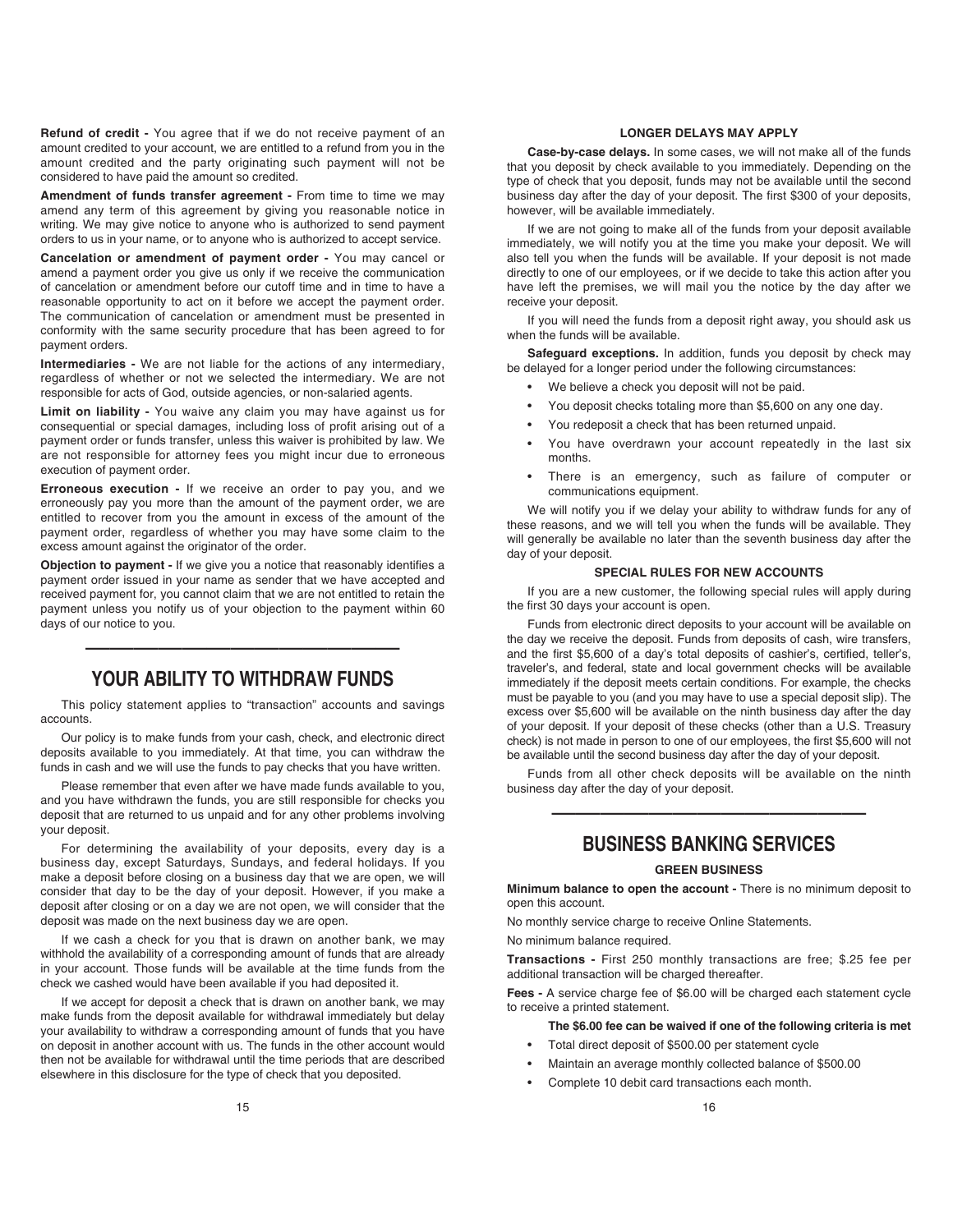# **GREEN BUSINESS ANALYSIS**

| • Negative collected balance Wall Street Journal prime + 5%                                                              |  |
|--------------------------------------------------------------------------------------------------------------------------|--|
| • Regulatory assessment on average ledger balance                                                                        |  |
|                                                                                                                          |  |
| • Earnings credit on average investable balance (collected balance less<br>reserve requirement) to offset service charge |  |

• Group account analysis available upon request

#### **GREEN PLUS BUSINESS (NOW)**

(Sole-Proprietors and Nonprofit organizations only)

**Rate Information -** Earns market rate of interest. (Rate subject to change daily.)

**Minimum balance to open the account -** The minimum deposit to open this account is \$1,500.00.

**Minimum balance to avoid imposition of fees -** A minimum balance fee of \$10.00 will be imposed every statement cycle if the balance in the account falls below \$1,500.00 any one day of the cycle.

**Accrual of interest -** Interest accrues on the daily collected balance. Interest will not accrue on any day that the collected balance is less than \$1,500.00.

**Compounding and crediting frequency -** Interest is compounded and credited monthly. If account is closed prior to statement date, accrued interest is forfeited.

The following charges are assessed regardless of balance level:

## **GREEN BUSINESS INTEREST**

**Rate Information -** Interest rate is based on NBC's one month CD rate.

**Minimum balance to open the account -** No minimum deposit to open the account.

**Fees -** There is no monthly service charge.

**Interest -** Interest is paid on balances of \$50,000.00 or greater.

You must have a corresponding Business Operating Account.

Internal Sweep transactions only (no checks).

#### **GREEN BUSINESS SAVINGS**

**Rate Information -** Earns market rate of interest. (Rate subject to change daily.)

**Minimum balance to open the account -** The minimum amount to open the account is \$50.00.

**Compounding and crediting frequency -** Interest is compounded and credited quarterly. If account is closed prior to statement date, accrued interest is forfeited.

**Accrual of interest -** Interest accrues on the daily collected balance. Interest will not accrue on any day that the collected balance is less than \$50.00.

**Minimum balance to avoid imposition of fees -** There is no service charge if you keep a balance of at least \$50.00 in your account at all times.

If your balance falls below the minimum level, there is a service charge of \$6.00 per quarter.

#### **Fees:**

NBC allows you to make up to six withdrawals per quarter at no charge; a \$2.00 per withdrawal fee will be assessed thereafter.

## **GREEN RESERVE BUSINESS (MMDA)**

**Rate Information -** The interest rates paid on your entire daily balance is based on the following tier amounts: **Tier 1:** \$2,500.00-\$9,999.99, **Tier 2:** \$10,000.00-\$49,999.99, **Tier 3:** \$50,000.00-\$99,999.99, **Tier 4:** \$100,000.00-\$249,999.99, Tier 5: \$250,000.00 and over.

The minimum dollar amount for each tier must be maintained to earn the applicable market rate of interest disclosed for each tier. You must maintain a minimum balance of \$2,500 in the account each day to obtain the disclosed annual percentage yield. (Rate subject to change daily. See separate rate sheet for current rates and annual percentage yields.)

**Minimum balance to open the account -** The minimum to open this account is \$2,500.00.

**Minimum balance to avoid imposition of fees -** A minimum balance fee of \$15.00 will be imposed every statement cycle if the balance in the account falls below \$2,500.00 any day of the cycle.

**Compounding and crediting frequency -** Interest is compounded and credited monthly.

**Effect of closing an account -** If account is closed prior to statement date, accrued interest is forfeited.

# **Fees:**

NBC allows you to make up to six withdrawals per month; an excessive withdrawal fee of \$15.00 will be charged for each withdrawal exceeding the limitation.

**Accrual of interest -** Interest accrues on the daily collected balance.

## **CERTIFICATES OF DEPOSIT (CD)**

**Rate Information -** Rates vary depending upon length of deposit.

**Minimum balance to open the account -** Minimum deposit of \$1,000.00

**Crediting frequency -** Interest is credited to your account semi-annually, at maturity or renewal. You may elect to receive interest monthly, quarterly, semi-annually, or annually. Interest payments may be paid to you by check or deposited to your NBC checking or savings account or credited to the Certificate of Deposit.

#### **LOANS**

Our commercial lending expertise includes construction, working capital and inventory loans, new business start-ups, equipment and fixture loans and more. We are eager to help you succeed in your business.

# ————————————— **COMMON FEATURES**

| The following fees may be assessed against your account and the<br>following transaction limitations, if any, apply to your account. |  |
|--------------------------------------------------------------------------------------------------------------------------------------|--|
|                                                                                                                                      |  |
| Account balancing\$20.00 per hour (1/2 hour minimum)                                                                                 |  |
| Account research .\$20.00 per hour (1/2 hour minimum) plus \$3.00 per copy                                                           |  |
|                                                                                                                                      |  |
| Automatic Teller Machine (ATM) charges                                                                                               |  |
| Balance inquiries at ATMs we do not own or operate \$.50                                                                             |  |
| Deposits at ATMs we do not own or operate\$1.00                                                                                      |  |
| Transfers at ATMs we do not own or operate \$1.00                                                                                    |  |
| Withdrawals at ATMs we do not own or operate\$1.00                                                                                   |  |
| Cash management services (pricing available on request)                                                                              |  |